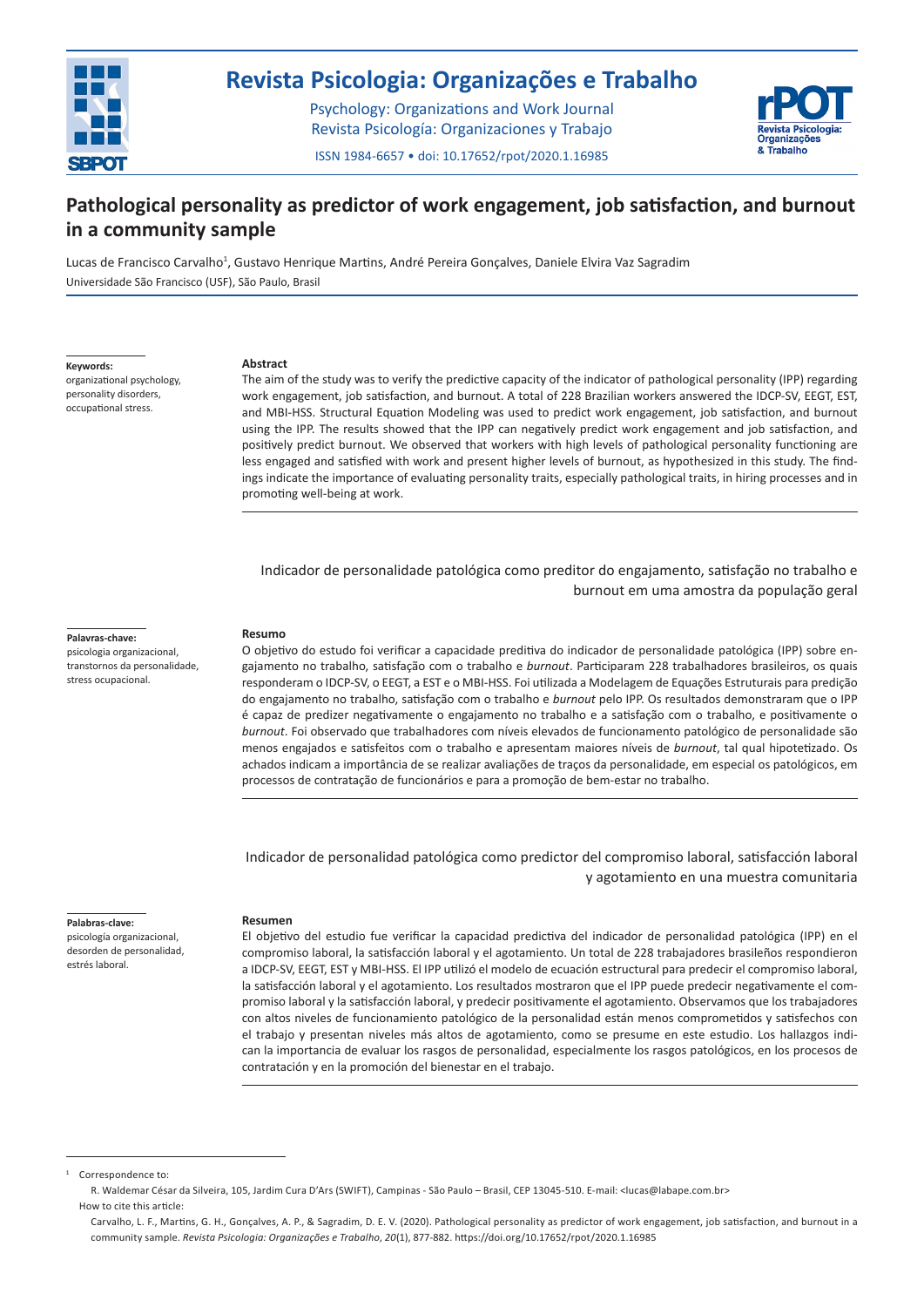Due to increasing demands in the workplace related to requirements imposed on employees, and the importance employees have assumed in organizations, there is a concern of employers to provide favorable conditions to promote greater well-being at work (Couto & Paschoal, 2017; Paschoal, Torres, & Porto, 2010; Sant'anna, Paschoal, & Gosendo, 2012). Salanova, Del Líbano, Llorens and Schaufeli (2014) proposed a taxonomy for well-being at work, represented in a circumflex model divided by two orthogonal axes. The horizontal axis refers to the intensity of pleasure and the vertical the amount of energy of the workers in the activities performed. Within this model are allocated four psychological constructs that are directly related to well-being in the work proposed by these authors, being they work engagement, job satisfaction, burnout and workaholic. At the positive pole of pleasure are situated the work engagement and job satisfaction and in the negative pole, burnout and workaholic. The positive energy pole is represented by work engagement and workaholic while negative is represented by burnout and job satisfaction.

Work engagement can be understood as the level of identification that the subject possesses with the activity performed (Siqueira & Padovam, 2008). It is a positive motivational construct in which subjects experience high levels of energy, enthusiasm and motivation resulting in greater commitment and execution of the function exercised (Bakker, Demerouti, Hakanen, & Xanthopoulou, 2007; Cavalcante, Siqueira, & Kuniyoshi, 2014). People with high levels of work engagement tend to perform better (Alessandri, Borgogni, Schaufeli, Caprara, & Consiglio, 2015) and higher rates of well-being and job satisfaction (Cavalcante et al., 2014).

Job satisfaction can be conceived as being of cognitive or affective nature and is linked to the degree of contentment of the individual in the work, with colleagues, bosses, salaries, values, expectations with work and organization (Cavalcante et al., 2014; Mueller & McCloskey, 1990). It is related to the work affectivity, which is directly linked to the objectives and expectations of the subject and the results obtained (Rech & Trindade, 2015). Studies suggest that job satisfaction is positively related to production and commitment indexes (Folami, Asare, Kwesiga, & Bline, 2014; Sánchez-Sellero, Sánchez-Sellero, Cruz-González, & Sánchez-Sellero, 2014), and impacts directly in the individual well-being in diverse areas of live, including work environment (C. A. Silva & Ferreira, 2012; Traldi & Demo, 2012).

Burnout is based on a social-psychological perspective that considers it as a psychological response to stress from workplace stimuli (Gil-Monte, Carlotto, & Câmara, 2011; Maslach & Goldberg, 1998). This perspective conceives burnout as a three-dimensional construct, namely, emotional exhaustion that refers to resource depletion; depersonalization, referring to the lack of sensitivity to others; and low professional achievement, i.e., the negative evaluation tendency when performance in organizations (Carlotto & Câmara, 2004; Maslach & Goldberg, 1998). Studies point to the negative relation between work well-being and burnout. In other words, the higher the levels of burnout, higher the worker's well- -being (Hall, Johnson, Watt, Tsipa, & O'Connor, 2016; Salanova et al., 2014).

On the associations between work engagement, job satisfaction and burnout, research demonstrates that burnout is negatively related to job satisfaction and work engagement (Hakanen & Schaufeli, 2012; Khamisa, Oldenburg, Peltzer, & Ilic, 2015; Taris, Ybema, & van Beek, 2017; Upadyaya, Vartiainen, & Salmela-Aro, 2016), while job satisfaction and work engagement are positively related to each

other (Ferreira et al., 2016; Karanika-Murray, Duncan, Pontes, & Griffiths, 2015; Warr & Inceoglu, 2012).

Previous evidences indicated associations of these work-related constructs with pathological traits, impacting on work well-being. People with borderline personality disorder (Caruana et al., 2017) as well as individuals high in neuroticism (Dalanhol, Freitas, Machado, Hutz, & Vazquez, 2017) tend to have lower rates of work engagement. Subjects with schizotypal, avoidant and borderline personality traits are negatively related to job satisfaction and positively to burnout (Bianchi, Rolland, & Salgado, 2018; Wille, De Fruyt, & De Clercq, 2013). In addition, positive relationships between narcissistic personality traits and burnout have been reported (Schwarzkopf et al., 2016).

Given the relationships indicated in the literature on pathological personality traits and work engagement, job satisfaction and burnout, the present study aims to verify the predictive capacity of a pathological trait indicator (namely, indicator of pathological personality; IPP) on work engagement, job satisfaction and burnout. As a previous step, we investigated evidences of validity based on the internal structure (i.e., factorial structure, intercorrelations, and internal consistency reliability) of the measures administered. This step was adopted as the psychometric suitability of the measures is a required assumption. The following hypotheses were tested: (h1) factorial structure of the measures should present good fit indexes, factorial loadings ≥ .30, and α ≥ .70 (Carlotto & Câmara, 2004; Carvalho, Pianowski, & Reis, 2017; Siqueira, 2008; Siqueira, Martins, Orenga, & Souza, 2014); (h2) work engagement should positively correlate with job satisfaction, showing moderate to strong effects, and both negatively with low to moderate effects with burnout (Ferreira et al., 2016; Hakanen & Schaufeli, 2012; Karanika-Murray et al., 2015; Khamisa et al., 2015; Melani, Queirós, Cameira, Vara, & Galvão, 2015; Salanova et al., 2014; M. Silva, Queirós, Cameira, Vara, & Galvão, 2015; Taris et al., 2017; Upadyaya et al., 2016; Warr & Inceoglu, 2012); (h3) IPP should negatively predict work engagement (Caruana et al., 2017; Dalanhol et al., 2017); (h4) IPP should negatively predict job satisfaction (Kim et al., 2017; Wille et al., 2013); (h5) IPP should positively predict burnout (Bianchi et al., 2018; Schwarzkopf et al., 2016; Kim et al., 2017; Wille et al., 2013).

# **Methods**

#### **Participants**

This is a cross-sectional study, conducted in Brazil. A total of 228 participants were included, with age between 18 and 64 years old (M = 31.5; *SD* = 9.83), mainly women (60.1%), and White (69.3%). Regarding educational level, 30.3% finished high school, 32.5% were college students, and 26.3% finished higher education. 31.1% reported working or internship in the administrative sector, 24.1% are handwork, and 18% work in commerce and service. 19.3% reported to be working less than 1 year, 31.1% between 1 and 5 years, 25.4% between 5 and 10 years, 14% between 10 and 20 years, and 10.1% more than 20 years. Moreover, 24.1% related to work up to 30 hours a week, 24.6% up to 40 hours, and 51.3% more than 40 hours. Most related to work in matutinal period.

## **Measures**

**Dimensional Clinical Personality Inventory – Screening Version (IDCP-SV; Carvalho et al., 2017).** The IDCP-SV was developed based on the full version of IDCP (Carvalho & Primi, 2015), a test for the measurement of pathological personality traits. The instrument consists of 15 items arranged in a 4-point Likert scale,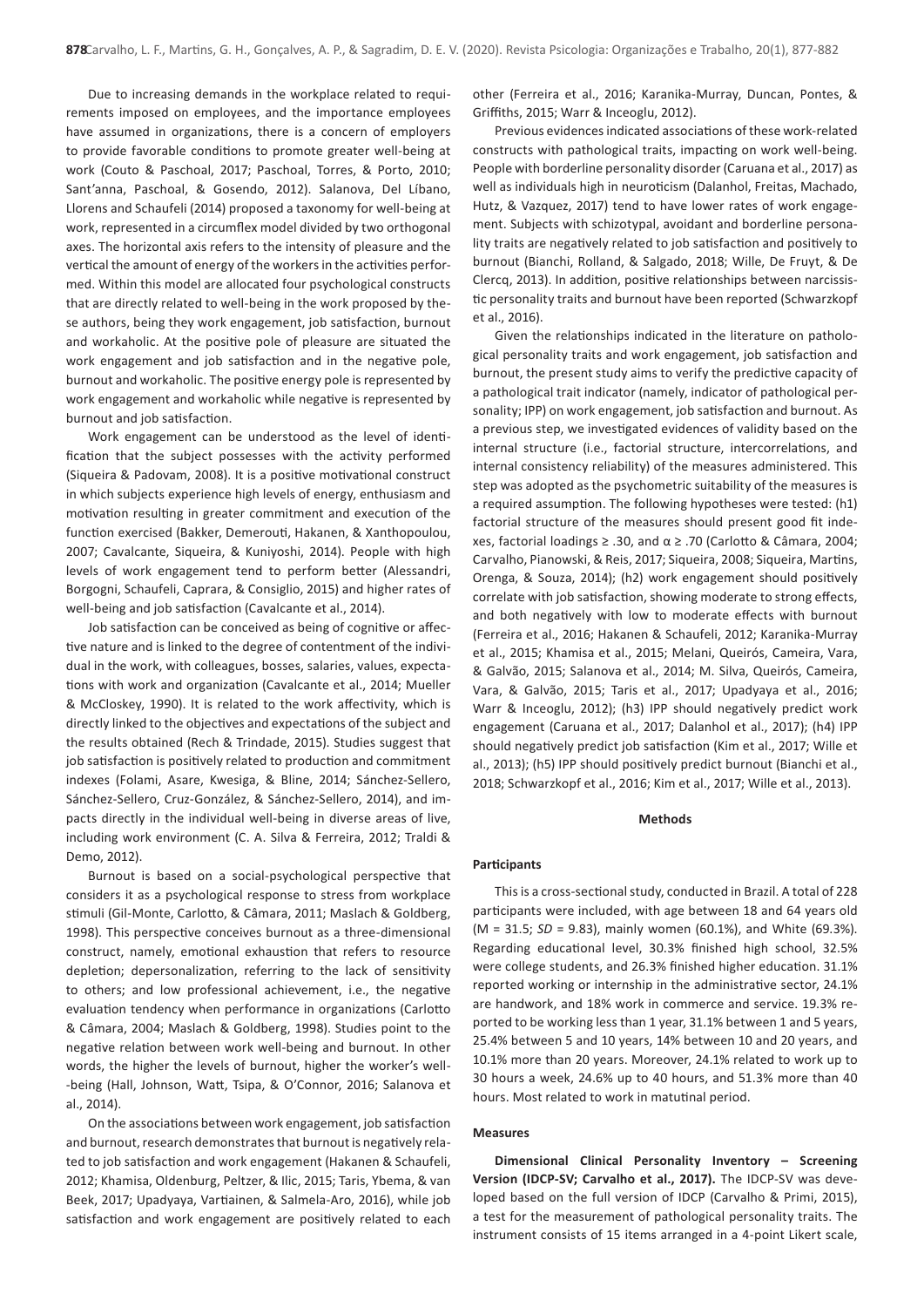where 1 stands for "nothing to do with me" and 4, "everything to do with me.". Example of items are "I spend my life worrying about one thing or another." e "I have little interest in making friends.". For this study we did not use the dichotomous variable from IDCP-SV, but the scalar variable as an indicator of pathological personality (IPP), where the higher the score, more indicative of pathological functioning. Previous studies showed suitable psychometric properties of the IDCP-SV (Carvalho et al., 2017; Carvalho, 2017).

**Work Engagement Scale (EEGT; Siqueira et al., 2014).** EEGT is a self-report scale that aims to assess the level of engagement at work. It consists of 10 items scored on a Likert scale from 1 to 5 where 1 refers to "never" and 5 "always". These items represent two factors each with five items, Vigor that refers to beliefs about work stimulating in the individual feelings of disposition, energy, strength (e.g., "Full of energy"); Absorption which consists of beliefs that work can provide concentration and focus on the subject while performing tasks (e.g., "Focused on what I'm doing"). Previous studies investigated its psychometric properties (Siqueira et al., 2014).

**Job Satisfaction Scale (EST; Siqueira, 2008).** EST is a multidimensional measure aimed to evaluating the level of worker satisfaction in some aspects of the work environment, and the higher the overall score, the more satisfied are the subjects in the dimensions. It is a self-report instrument that contains 25 items, with Likert scale scores of 1 to 7, where 1 corresponds to "totally unsatisfied" and 7 "totally satisfied". These items represent five factors, namely Boss Satisfaction that refers to contentment with organization and ability of the boss (e.g., "With the understanding between me and my boss"); Colleagues Satisfaction, respecting to contentment with collaboration, friendship, trust, and relationship with co-workers (e.g., "With the collaborative spirit of my co- -workers"); Salary Satisfaction regarding how much the subject receives with how much work, cost of living and with efforts in accomplishing the task (e.g., "With a salary compared to how much I work"); Job Promotion Satisfaction related to the number of times the person has received promotions, with the company's way of conducting promotions (e.g., "With the number of times I've been promoted in this company"); Nature Work Satisfaction respects the contentment with the work tasks, including the difficulties and challenges of work (e.g., "With the degree of interest my tasks arouse me"). Previous studies investigated psychometric properties of the EST (Siqueira, 2008).

**Maslach Burnout Inventory - Human Services Survey (MBI-HSS; Tamayo, 1997).** MBI-HSS is self-report scale developed by Maslach and Jackson (1986) to evaluate burnout rates. This scale is composed by 22 items and each item has a scoring system given on a 5-point Likert scale, being 1 "never" and 5 "daily". The MIB-HSS items are divided into three factors, Emotional Exhaustion, characterized by lack of energy and feeling of exhaustion (e.g., "I feel frustrated with my work"); Professional Achievement which refers to the worker's tendency to self-evaluate positively, with a sense of satisfaction with his or her professional development (e.g., "I feel that I can easily create a pleasant environment in my work."); Despersonalization, relate to treat people as objects, emotional insensitivity (e.g., "I feel like I've gotten tougher with people since I started this job."; Carlotto & Câmara, 2004). Both, original and Brazilian version presented suitable psychometric properties (Carlotto & Câmara, 2004; Maslach & Jackson, 1986).

## **Data Collection Procedures and Ethical Considerations**

The research was approved by a Committee of Ethics in Research (CAAE: 84826118.0.0000.5514). People from the community sample were recruited via online social networks, and the administration were online using Google Forms. All participants received detailed information concerning the aims of the study and signed an informed consent to use the data.

#### **Data Analysis Procedures**

Descriptive statistics were investigated, as well as inferential analyses seeking to test the predictive model proposed. Analyzes were proceed through SPSS 21 and MPlus 7. We tested the model under the perspective of the Structural Equation Modeling (SEM). Considering the ordinal level of the variables, the WLSMV estimator was used, which uses polychromatic correlation matrix. For the estimation of latent variables, we conducted a Confirmatory Factor Analysis using all items. Internal consistency reliability of the measures was verified (alpha). The IPP was determined as the only independent variable of the model. As dependent variables we used the factors of engagement at work (Absorption, Vigor), job satisfaction (Nature Work, Promotion, Salary, Colleagues, Boss), and burnout (Depersonalization, Professional Achievement, Emotional Exhaustion). This model allows the verification of the common variance of the items that are explained by the latent variable; In addition, the relationship between the constructs is based on latent variables, which are more robust because they use only the commonality between items. In order to verify the model fit, the following indexes were used: chi-square and degrees of freedom ratio (*X²* / *df* <2), Confirmatory Fit Index (CFI; > .90), Tucker-Lewis Index (TLI), and Root Mean Square Error of Approximation (RMSEA; <.05) (Hu & Bentler, 1999). For the interpretation of the correlation coefficients (*r*) we used the criteria of Cohen (1992): *r* ≥ .10 (weak), *r* ≥ .30 (moderate), and *r* ≥ .50 (strong). The model tested in the study is presented in Figure 1.



*Figure 1*. SEM model tested.

#### **Results**

We first verified the psychometric properties of the scales, as well as the intercorrelations of dependent variables (i.e., Absorption, Vigor, Nature Work, Promotion, Salary, Colleagues, Boss, Depersonalization, Professional Achievement, Emotional Exhaustion). Means and standard deviations of items, and factorial loadings and internal consistency reliability of factors are presented in Table 1.

Factor item loads were above .30 in almost all cases, except for the item "I feel that I deal very effectively with the problems of the people I have to attend", from the Professional Achievement factor, with a load equal to .27. The reliability coefficients were > .70 in all cases, as well as the model fit indices were satisfactory (*X²*/*df* = 1.37; CFI = .94; TLI = .93; RMSEA = .04). These findings suggest validity evidences based on internal structure and satisfactory internal consistency reliability, therefore not implying biases related to psychometric issues.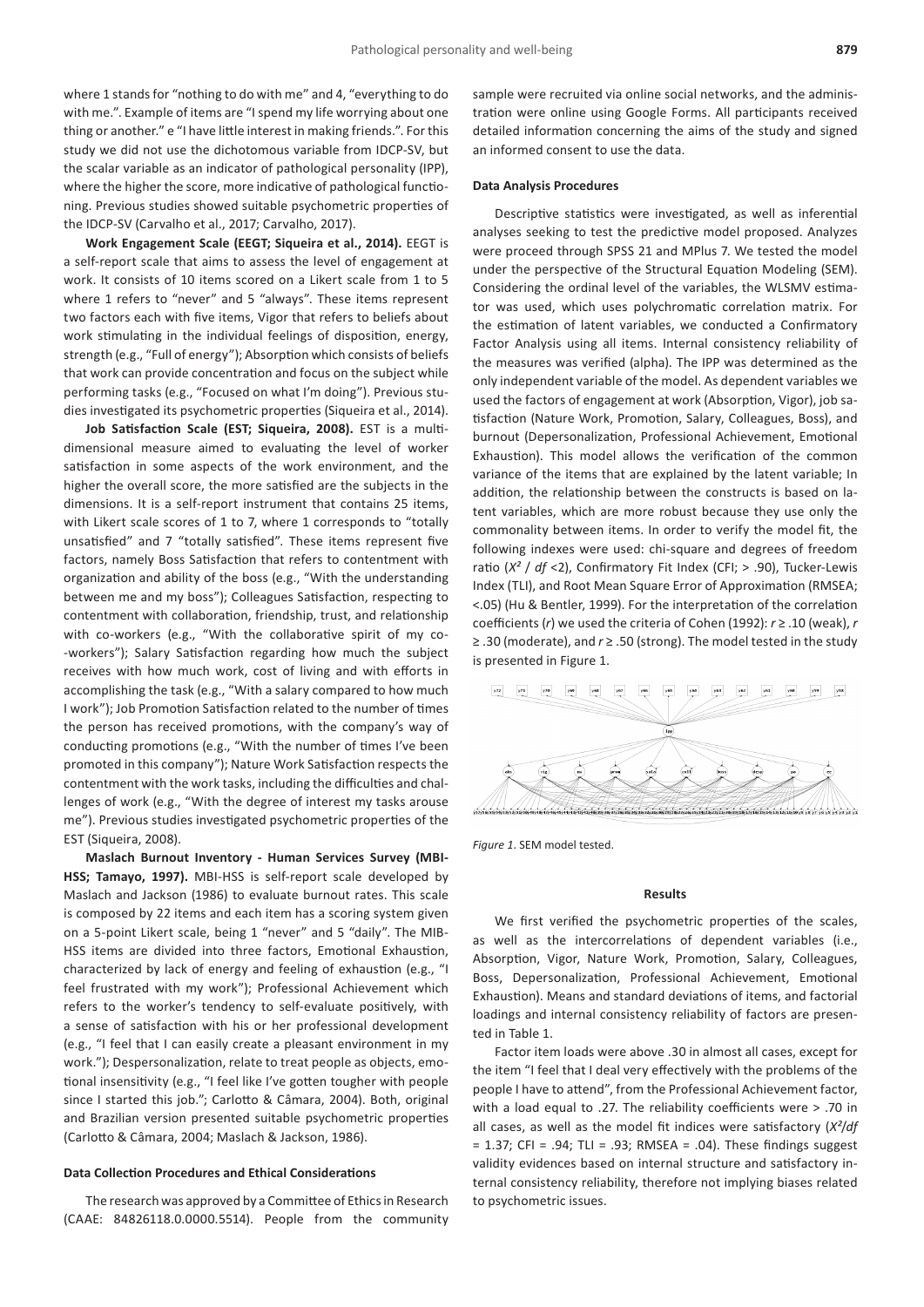| Table |  |  |
|-------|--|--|
|       |  |  |

*Descriptive statistics, factorial loadings, alpha, and factorial correlations.*

|      | M(SD)      | Δλ              | abs    | vig    | nw     | prom   | sala   | coll    | boss   | desp   | pa     | ee  |
|------|------------|-----------------|--------|--------|--------|--------|--------|---------|--------|--------|--------|-----|
| abs  | 3.65(.67)  | $.35^{\sim}.87$ | .72    |        |        |        |        |         |        |        |        |     |
| vig  | 3.36(.80)  | $.76^{\sim}.85$ | .64    | .87    |        |        |        |         |        |        |        |     |
| nw   | 4.52(1.10) | $.69^{\sim}.81$ | .44    | .65    | .83    |        |        |         |        |        |        |     |
| prom | 3.85(1.32) | $.79^{\sim}.88$ | .21    | .47    | .80    | .92    |        |         |        |        |        |     |
| sala | 3.74(1.40) | $.77^{\sim}.93$ | .09    | .33    | .69    | .79    | .92    |         |        |        |        |     |
| coll | 4.89(.99)  | $.72^{\sim}.80$ | .22    | .34    | .61    | .56    | .42    | .84     |        |        |        |     |
| boss | 4.53(1.36) | $.81^{\sim}.89$ | .18    | .44    | .70    | .69    | .52    | .52     | .91    |        |        |     |
| desp | 2.22(.89)  | $.55^{\sim}.84$ | .01    | $-.11$ | $-.13$ | $-.15$ | $-.04$ | $-0.08$ | $-.18$ | .75    |        |     |
| pa   | 3.68(.72)  | $.27^{\sim}.82$ | .49    | .62    | .48    | .32    | .17    | .24     | .24    | $-.41$ | .79    |     |
| ee   | 3.03(.82)  | $.54^{\sim}.87$ | $-.19$ | $-.48$ | $-.54$ | $-.31$ | $-.33$ | $-.25$  | $-.42$ | .44    | $-.28$ | .87 |

*Note.* Significant values are bolded ( $p < 0.05$ ); Cronbach´s alpha presented diagonally; abs = Absorption; vig = Vigor; nw = Nature Work; prom = Promotion; sala = Salary; coll = Colleagues; boss = Boss; desp = Depersonalization; pa = Professional Achievement; ee = Emotional Exhaustion; Δ*λ* = factorial loadings range.

Correlation coefficients showed a positive correlation for the engagement at work factors, especially Vigor, with the factors of job satisfaction, generally presenting moderate effects. We highlight the strong positive correlation between Vigor and Nature work. The only non-significant correlation was between Absorption and Salary. Significant correlations were observed between the two work engagement factors (Vigor and Absorption) with Professional Achievement (positive) and Emotional Exhaustion (negative) related to burnout, standing out the strong positive correlation between Vigor and Professional Achievement. The correlations between job satisfaction and burnout factors were positive with the Professional Achievement factor and negative with the others. Emphasis is given to the strong negative correlation between Emotional Exhaustion and Nature Work.

Complementary, the descriptive and psychometric indicators of the IPP were verified. The mean was equal to 2.09 (*SD* = .49), and factorial loadings ranged from .18 to .84, with one item ("I usually do things I don´t like to help others.") showing load < .30 (i.e., .18). However, the IPP reliability was .81, suggesting suitable internal consistency among its items. Figure 2 shows the IPP regressions in the dependent variables of work engagement, job satisfaction and burnout.

In Figure 2 the IPP was a significant and negative predictor of the two factors of work engagement. Only two job satisfaction factors, Nature Work and Colleagues, were predicted negatively and significantly. IPP was a positive predictor of the Depersonalization and Emotional exhaustion factors, and negative of the Professional Achievement factor. As for the variables explained variance, burnout measures were the most explained by the independent variable, followed by work engagement measures and job satisfaction measures. Findings suggested that people presenting high scores in the IPP tend also to have low work engagement and job satisfaction (nature work and work colleagues), and high levels of burnout.

#### **Discussion**

In this study we investigated the predictive capacity of the IPP on the work engagement, job satisfaction and burnout in a Brazilian worker sample. As an assumption to testing the model, we first verified the internal structure of the measures, as a validity indicator. Findings corroborated the five hypotheses of the study, including (h1) good fit indexes, factorial loadings > .30 and  $\alpha$  > .70 (Carlotto & Câmara, 2004; Carvalho et al., 2017; Siqueira, 2008; Siqueira, Martins, Orenga, Souza, 2014); (h2) associations between dependent variables (Ferreira et al., 2016; Hakanen & Schaufeli, 2012; Karanika-Murray et al., 2015; Khamisa et al., 2015; Melani et al., 2015; Salanova et al., 2014; Taris et al., 2017; Upadyaya et al., 2016; Warr & Inceoglu, 2012), as well as the predictive capacity of the IPP on (negative) work engagement and job satisfaction and (positive) on burnout (Bianchi et al., 2018; Kim et al., 2017; Schwarzkopf et al., 2016; Wille et al., 2013). Results are detailed discussed in the next paragraphs.

The Confirmatory factor analysis replied the original structures of the measures, according to previous studies (Carlotto & Câmara, 2004; Carvalho et al., 2017; Siqueira, 2008; Siqueira et al., 2014). Moreover, internal consistency through Cronbach´s alpha was always above .70, which is acceptable (Darren & Mallery, 1999), and corroborates h1. These findings support the inferences elaborated in this study, as the internal structure of the measures administered meets their respective theories, suggesting validity evidences based on the internal structure (American Educational Research Association, American Psychological Association, National Council on Measurement in Education, 2014).

Work engagement and job satisfaction were positively intercorrelated, and were negatively associated with burnout, confirm our h2. These findings are in line with previous empirical evidences, including positive associations between work engagement and job



*Figure 2.* IPP SEM in the work engagement, job satisfaction and burnout measures. *Note.* The items that represented the model were suppressed for the presentation of the results. Except Promotion, Salary, and Boss, the regression was significant ( $p$  < 0,05) for all cases. Variance explained: Absorption ( $r^2$  = .13;  $p$  = .01), Vigor ( $r^2 = .10$ ;  $p = .01$ ), Nature Work ( $r^2 = .07$ ;  $p = .04$ ), Promotion ( $r^2 = .01$ ;  $p = .40$ ), Salary ( $r^2 = .01$ ;  $p = .64$ ), Colleagues ( $r^2 = .08$ ;  $p = .02$ ), Boss ( $r^2 = .04$ ;  $p = .04$ ) = .13), Depersonalization ( $r^2$  = .35;  $p$  = .01), Professional Achievement ( $r^2$  = .17;  $p$  = .01), Emotional exhaustion ( $r^2$  = .23;  $p$  = .01); IPP = indicator of pathological personality; abs = Absorption; vig = Vigor; nw = Nature Work; prom = Promotion; sala = Salary; coll = Colleagues; boss = Boss; desp = Depersonalization; pa = Professional Achievement; ee = Emotional Exhaustion.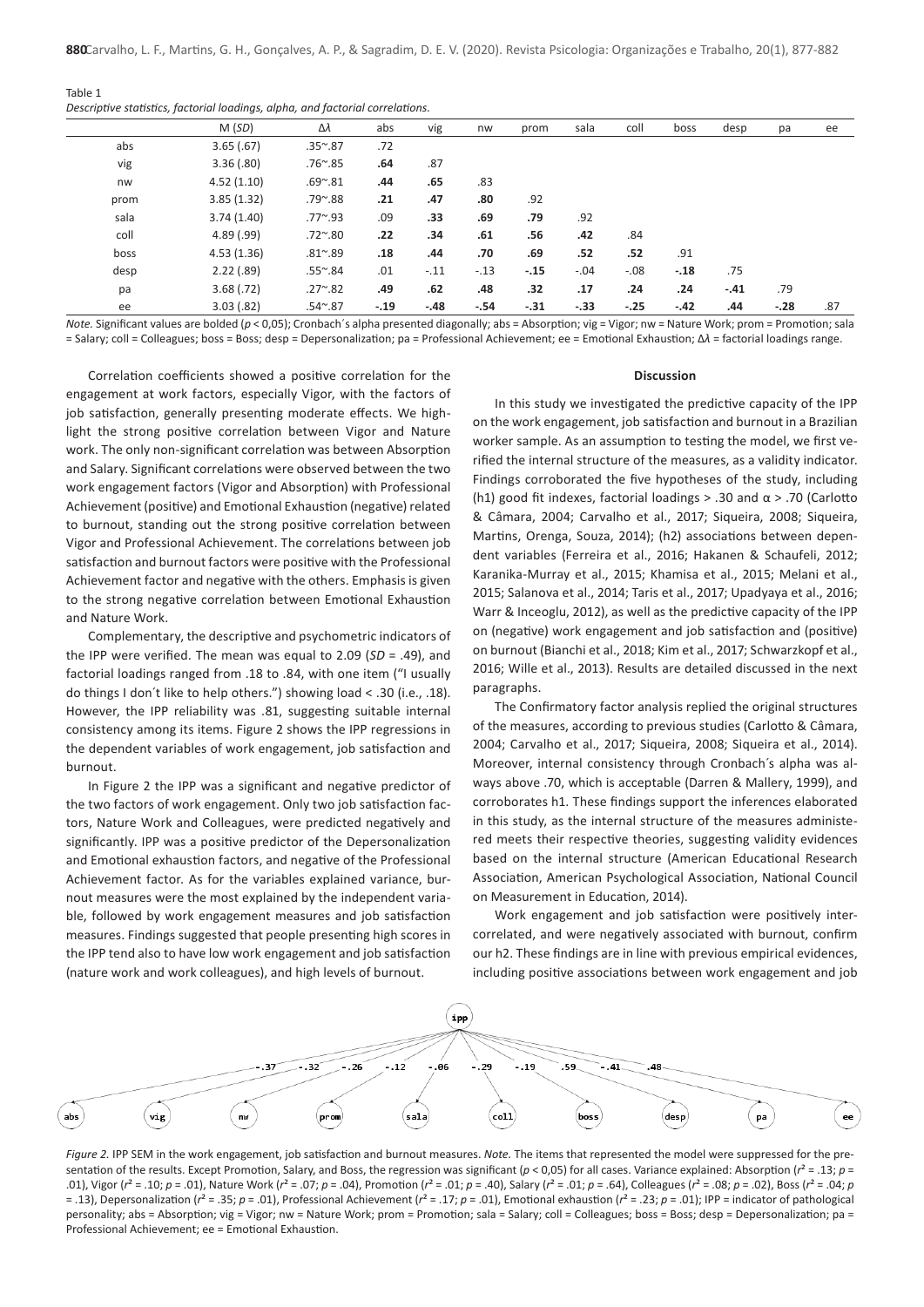satisfaction (Ferreira et al., 2016; Karanika et al., 2015; Warr, & Inceoglu, 2012), and negative association of these constructs with burnout (Hakanen & Schaufeli, 2012; Khamisa et al., 2015; M. Silva et al., 2015; Taris et al., 2017; Upadyaya et al., 2016). Therefore, in practical terms, we can conclude that workers who are most satisfied with the different components of the work environment (e.g. colleagues, nature of work) tend to be more engaged in performing work tasks. In addition, professionals with higher levels of satisfaction and engagement are less vulnerable to manifesting high levels of burnout.

The IPP was a negative predictor on the two work engagement factors, showing similar standardized effects in the regression model, as expected in the h3. Previous studies related similar findings. For instance, Dalanhol et al. (2017) identified that mental health aspects, mainly, vital energy and psychosocial maladjustment and depression facets from Neuroticism as negative predictors of the work engagement. Caruana et al. (2017) related that people with borderline personality disorder tended to show lack of work engagement. From a daily work perspective, these results suggest that workers with higher levels of pathological personality functioning have more difficulties at work engagement, which can have negative consequences for both the employer (e.g., low productivity) and the worker (e.g., difficulty staying on the job).

Corroborating our h4, the predictive capacity of IPP on job satisfaction was significant and negative in two factors, Nature Work Satisfaction and Colleagues Satisfaction. Similar, previous studies found associations between pathological traits and low levels of job satisfaction (Kim et al., 2017; Wille et al., 2013). Our findings indicate that people with high levels in the IPP tend to report less job satisfaction, mostly respecting the relationship with colleagues and the required tasks at work.

Regarding burnout factors, the IPP was able to positively predict the depersonalization and emotional exhaustion factors, and negatively predict the professional achievement factor, confirm the h5. These results are in line with studies that investigated associations between personality traits and burnout (Bianchi et al., 2018; Kim et al., 2017; Schwarzkopf et al., 2016; Wille et al., 2013). These findings indicate that people showing high scores on IPP are more prone to present high levels of burnout, highlighting the relevance in considering personality traits as a risk factor to burnout.

In general, we observed that workers with high levels of pathological personality functioning are less engaged and less satisfied in the work, and tend to present high levels of burnout. These findings confirm the preoccupation of employers regarding the workers well-being (Couto & Paschoal, 2017; Paschoal et al., 2010; Sant'anna et al., 2012), particularly considering that well-being is positively related with the job performance (Shimazu, Schaufeli, Kamiyama, & Kawakami, 2015). Our results indicate the importance in considering personality assessment, including pathological traits, in employee hiring processes or in programs to prevent and promote well-being at work. Higher levels of pathological personality functioning are known to be detrimental to various aspects of a subject's life (e.g., interpersonal relationships, substance abuse, and life expectancy). According to the findings of this study, we can conclude that, in addition to the aspects previously mentioned, the personality pathological functioning is associated with the increase in probability of factors as damage to people's professional life, reduction in productivity, less job satisfaction, impact on company's general environment, and increasing the occurrence of work-related psychopathologies, such as burnout. These results indicate that pathological personality functioning should also be considered in various work environment scenarios.

Limitations of this study must be accounted. Although we found suitable psychometric properties for the measures, in two cases (i.e., IDCP-SV and MBI-HSS) not all items showed factorial loadings above .30. Future studies should verify if the factorial structure of these measures systematically present these limitations, specially using larger samples. The predictive model proposed in this study considerate a unique independent variable, therefore, not controlling for effects from other eligible independent variables. Furthermore, we did not considerate the workaholic variable in this study, although previous findings suggested it as a relevant variable for work well-being models (Salanova et al., 2014). Future studies should investigate the predictive capacity of the IPP in burnout and workaholic variables, using job satisfaction and work engagement as mediating variables.

#### **References**

- Alessandri, G., Borgogni, L., Schaufeli, W. B., Caprara, G. V., & Consiglio, C. (2015). From positive orientation to job performance: The role of work engagement and self-efficacy beliefs. *Journal of Happiness Studies, 16*(3), 767-788. [htt](https://doi.org/10.1007/s10902-014-9543-2)[ps://doi.org/10.1007/s10902-014-9543-2](https://doi.org/10.1007/s10902-014-9543-2)
- American Educational Research Association, American Psychological Association, National Council on Measurement in Education. (2014). *Standards for educational and psychological testing*. Washington, DC: American Psychological Association.
- Bakker, A. B., Demerouti, E., Hakanen, J. J., & Xanthopoulou, D. (2007). Job Resources Boost Work Engagement, particulary when job demands are high. *Jounal of educational Psychology, 99*, 274-284. [https://doi.](https://doi.org/10.1037/0022-0663.99.2.274) [org/10.1037/0022-0663.99.2.274](https://doi.org/10.1037/0022-0663.99.2.274)
- Bianchi, R., Rolland, J.-P., & Salgado, J. F. (2018). Burnout, Depression, and Borderline Personality: A 1,163-Participant Study. *Frontiers in Psychology, 8,* 1-10. <https://doi.org/10.3389/fpsyg.2017.02336>
- Carlotto, M. S., & Câmara, S. G. (2004). Análise fatorial do Maslach Burnout Inventory (MBI) em uma amostra de professores de instituições particulares. *Psicologia em Estudo, 9*(3), 499-505. [https://doi.org/10.1590/](https://doi.org/10.1590/S1413-73722004000300018) [S1413-73722004000300018](https://doi.org/10.1590/S1413-73722004000300018)
- Caruana, E., Cotton, S. M., Farhall, J., Parrish, E. M., Chanen, A., Davey, C. G., . . .Allott, K. (2017). A Comparison of Vocational Engagement Among Young People with Psychosis, Depression and Borderline Personality Pathology. *Community Mental Health Journal, 54*(6), 831–841. [https://doi.org/10.1007/](https://doi.org/10.1007/s10597-017-0197-5) [s10597-017-0197-5](https://doi.org/10.1007/s10597-017-0197-5)
- Carvalho, L. F. (2017). External validity study of a personality disorders screening test in a community sample. *Archives of Clinical Psychiatry, 44*(2), 40-44. <https://doi.org/10.1590/0101-60830000000115>
- Carvalho, L. F., Pianowski, G., & Reis, A. M. (2017). Development and Diagnostic Accuracy of the Screening of the Dimensional Clinical Personality Inventory. *Psicologia: Ciência e Profissão, 37*(4), 1011-1024. [https://doi.](https://doi.org/10.1590/1982-3703003082016) [org/10.1590/1982-3703003082016](https://doi.org/10.1590/1982-3703003082016)
- Carvalho, L. F., & Primi, R. (2015). Development and internal structure investigation of the Dimensional Clinical Personality Inventory. *Psicologia: Reflexão e Crítica, 28*(2), 322-330. <https://doi.org/10.1590/1678-7153.201528212>
- Cavalcante, M. M., Siqueira, M. M. M., & Kuniyoshi, M. S. (2014). Engajamento, bem-estar no trabalho e capital psicológico: um estudo com profissionais da área de gestão de pessoas. *Revista Pensamento & Realidade, 29*(4), 42-64. Retrieved from [https://revistas.pucsp.br/index.php/pensamentorealidade/](https://revistas.pucsp.br/index.php/pensamentorealidade/article/view/22391/16425) [article/view/22391/16425](https://revistas.pucsp.br/index.php/pensamentorealidade/article/view/22391/16425)
- Cohen, J. (1992). A power primer. *Psychological Bulletin, 112*(1), 155-159. [https://](https://doi.org/10.1037/0033-2909.112.1.155) [doi.org/10.1037/0033-2909.112.1.155](https://doi.org/10.1037/0033-2909.112.1.155)
- Couto, R. P., & Paschoal, T. (2017). Relação entre ações de qualidade de vida no trabalho e bem-estar laboral. *Psicologia Argumento, 30*(70), 585-593. Retrieved from [https://periodicos.pucpr.br/index.php/psicologiaargumento/](https://periodicos.pucpr.br/index.php/psicologiaargumento/article/view/20563/19811) [article/view/20563/19811](https://periodicos.pucpr.br/index.php/psicologiaargumento/article/view/20563/19811)
- Dalanhol, N. S., Freitas, C. P. P., Machado, W. L., Hutz, C. S., & Vazquez, A. C. S. (2017). Engajamento no trabalho, saúde mental e personalidade em oficiais de justiça. *Psico, 48*(2), 109-119.<https://doi.org/10.15448/1980-8623.2017.2.25885>
- Darren, G., & Mallery, P. (1999). *SPSS for Windows—step by step: a simple guide and reference*. Needham Heights, MA: Allyn & Bacon.
- Ferreira, M. C., Valentini, F., Damásio, B. F., Mourão, L., Porto, J. B., Chinelato, R. S. D. C., . . . Pereira, M. M. (2016). Evidências adicionais de validade da UWES-9 em amostras brasileiras. *Estudos de Psicologia (Natal), 21*(4), 435- 445. <https://doi.org/10.5935/1678-4669.20160042>